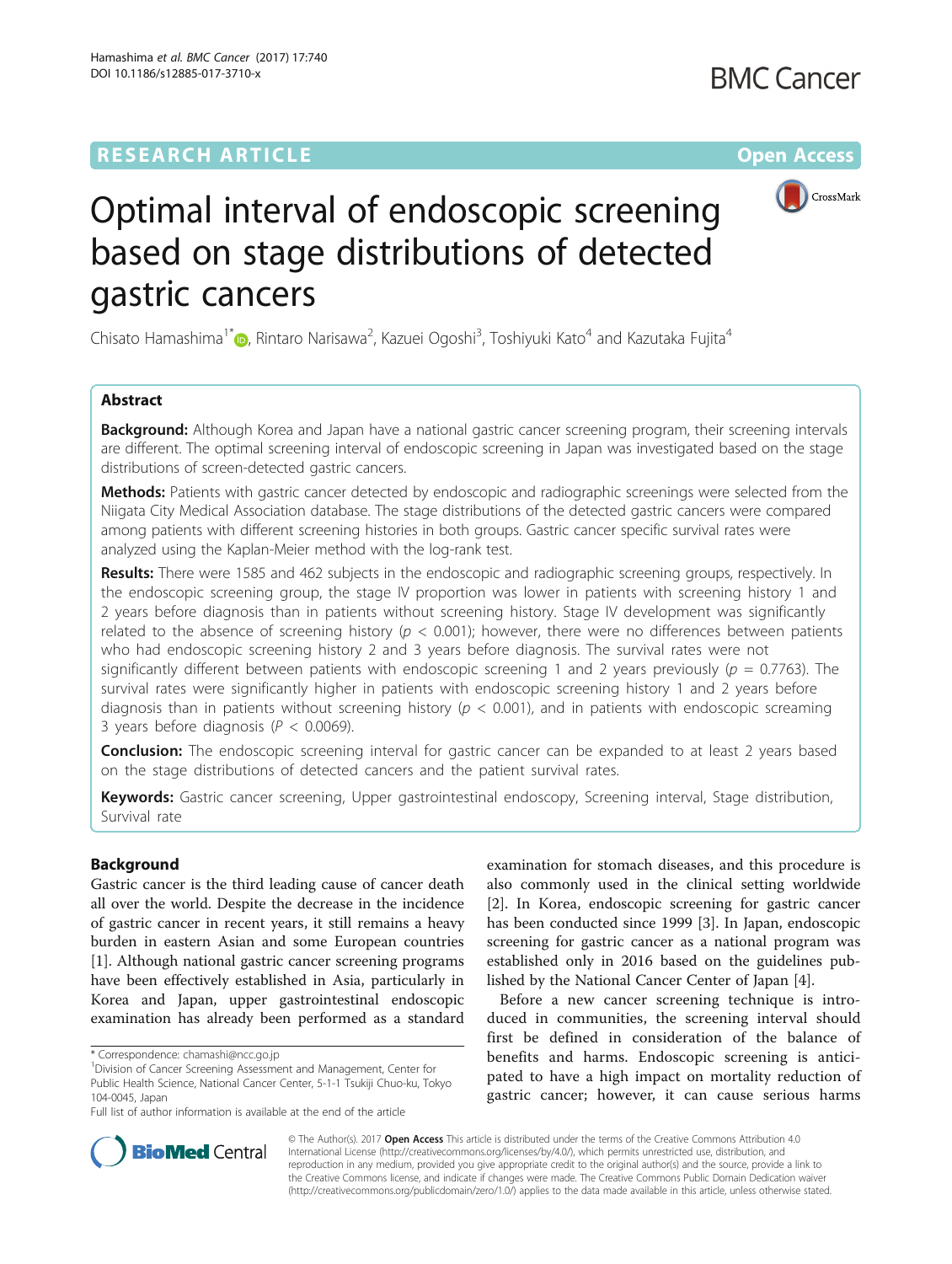including complications, false-positive cases, and overdiagnosis [[5\]](#page-7-0). Screening programs should maximize mortality reduction in a defined screening interval for the given resources [[6\]](#page-7-0). The Korean guidelines have defined the endoscopic screening interval as 2 years based on the results of a case-control study [\[7](#page-7-0)]. However, the Japanese guidelines have not clearly defined the gastric cancer screening interval based on conclusive evidence [[8\]](#page-7-0). Moreover, as endoscopic screening resources are limited, its rapid dissemination remains difficult [\[9](#page-7-0)]. Therefore, the efficient use of resources should also be investigated to adequately disseminate and provide equal access to endoscopic screening for gastric cancer.

In Japan, Niigata City is considered to be the pioneer city for endoscopic screening since it was implemented there in 2003, much earlier than other municipalities [[10, 11\]](#page-7-0). The total number of participants has now reached more than 45,000. Annual radiographic screening has also been provided in Niigata City.

In the present study, the optimal screening interval of endoscopic screening for gastric cancer was investigated according to the stage distributions of the screendetected gastric cancers and the survival rates of patients with screen-detected gastric cancers using the Niigata City Medical Association database.

#### Methods

#### Screening programs

Annual gastric cancer screening using the upper gastrointestinal series has been started and provided by the local governments in Japan in accordance with the Health Service Law for the Aged since 1983 [[12\]](#page-7-0). Since 2003, endoscopic examination has been added to the screening programs for gastric cancer in Niigata City [[10, 11](#page-7-0)]. Both photofluorography and regular radiographic screening using the upper gastrointestinal series have been continued. Photofluorography has been performed as a mass screening program using mobile cars mainly in the suburbs of Japan. On the other hand, endoscopic and regular radiographic screenings have been performed in clinical settings in the center of cities. These screening programs have been basically performed for asymptomatic individuals. Individuals who visited regularly for disease treatment are often recommended to undergo cancer screening by their own primary care physicians. However, the underlying risk for the screened individuals in terms of developing gastric cancer was not clearly established. Individuals aged 40, 45, and 50 years or over can undergo endoscopic and regular radiographic screenings. Individuals aged more than 40 years can undergo photofluorography. Any screening method can be selected based on the individual's preference. For all screening methods, there is no upper age limit and

the screening interval is every year. Although the participation rate in gastric cancer screening has increased since the introduction of endoscopic screening, the screening rate has remained at approximately 25% [\[11\]](#page-7-0).

The Niigata City Medical Association has provided endoscopic screening and regular radiographic screening to their member hospitals and clinics. Physicians who perform endoscopic screening for gastric cancer in Niigata City have been approved by the local committee for gastric cancer screening based on certain requirements [[11\]](#page-7-0). Although these endoscopic screenings have been performed in clinical settings, the results have been evaluated by the local committee which included experienced endoscopists on the basis of a monitor screen review. In radiographic screening, a similar quality assurance system is used by the Niigata City Medical Association.

#### Patients

The Niigata City Medical Association has developed a database for detected gastric cancer according to the screening method. The association has also systematically obtained detailed information related to gastric cancer from clinics and hospitals which have diagnosed and provided treatment for gastric cancer in Niigata City. The numbers of detected gastric cancer cases registered from 2003 to 2012 were 2420 for endoscopic screening and 572 for radiographic screening.

In the present study, the subjects were defined as individuals aged 40–79 years at the date of diagnosis of gastric cancer. All registered cases were ascertained by linkage with the Niigata Prefectural Cancer Registry. Even If there was no registration in the local cancer registry, cases with pathological information on the database of the Niigata City Medical Association were included. Patients with other cancers such as malignant lymphoma were excluded. The group was defined based on the screening method at the year of diagnosis. In the investigation of the screening interval for the same method, cases which had different screening histories of endoscopic and radiographic screenings were excluded.

#### Statistical analysis

The basic characteristics of the gastric cancers detected by endoscopic and radiographic screenings were compared. Stage classification was based on the Japanese Classification of Gastric Carcinoma [\[13\]](#page-7-0). Gastric cancers were also classified histologically into intestinal and diffuse types according to Lauren's criteria [\[14](#page-7-0)]. Differences in the proportion of both screening groups were compared using the chi-square test and student t-test.

The patients with gastric cancer detected by endoscopic and radiographic screenings were divided into 4 categories: (1) patients without screening history; (2)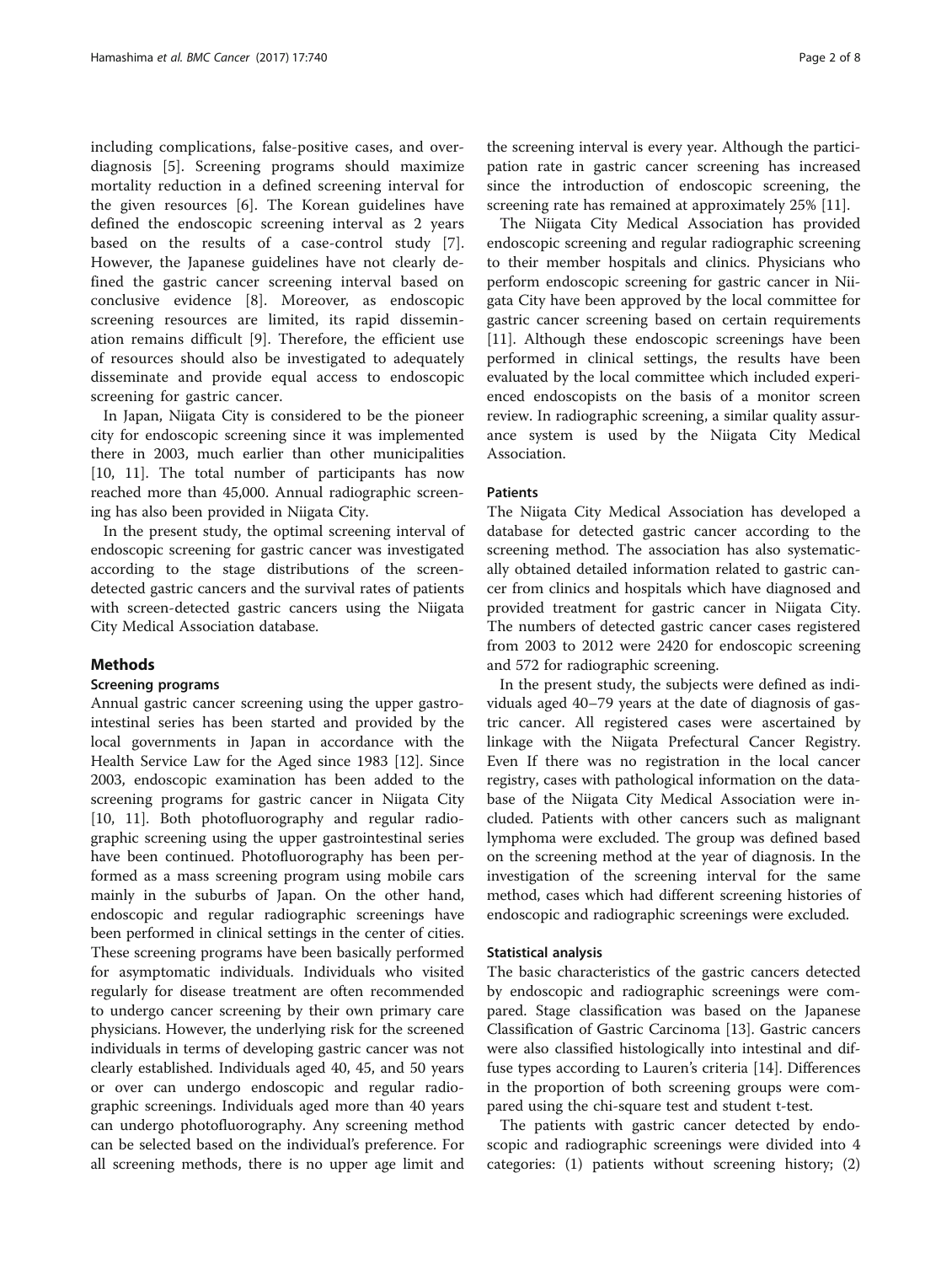patients who had screening 1 year before diagnosis; (3) patients who had screening 2 years before diagnosis; (4) patients who had screening 3 years before diagnosis. Patients with no screening history were defined as those who had no screening history within 3 years before their diagnosis; however, patients who had screening history 4 or more years before their diagnosis were included. The cancer stage distributions by different screening histories in each screening group were compared using the chisquare test. Stage IV development was directly associated with gastric cancer death. The relationship between screening history and stage IV development was evaluated by logistic regression analysis.

Gastric cancer specific survival analysis of both screening groups with different screening histories was performed using the Kaplan-Meier method with the logrank test. The obtained curves show the proportion of individuals alive over time from the time of screening. All test statistics were two-tailed, and  $p$ -values <0.05 were considered to indicate a statistically significant difference. Analyses were performed using STATA 13.0 (STATA, College Station, TX, USA).

This study was approved by the Institutional Review Board of the National Cancer Center of Japan.

#### Results

#### Subjects

The selection procedure for the target population is shown in Fig. 1. A total of 2922 subjects were selected from the Niigata City Medical Association database, of which 563 patients were not within the target age for the analysis. Most of the subjects who were excluded from the target group were more than 80 years old at the date of diagnosis, which was not the actual target age for cancer screening. On the basis of ascertainment using the local cancer registry or pathology reports which were collected from the hospitals and clinics, 2357 patients were verified as gastric cancer cases and 40 patients who had gastric cancer history before the cancer registration were excluded. To investigate the optimal interval for each screening, individuals who had different screening histories (mainly those who changed from radiographic screening to endoscopic screening) were excluded. Following the exclusion of patients with different screening histories, patients with detected gastric cancer were finally divided into 2 groups: endoscopic screening group ( $n = 1585$ ) and radiographic screening group ( $n = 462$ ).

The characteristics of the patients with gastric cancers detected by endoscopic and radiographic screenings were compared (Table [1](#page-3-0)). The age group and female ratio were not significantly different between the 2 groups. The distributions of screening histories for gastric cancer patients were nearly equal between both groups



Screen-detected gastric cancers from 2003 to 2012 (n = 2,992)

 $(p = 0.072)$ . The cancer stage distributions were different between both groups, although 26.9% of the endoscopic screening-detected cancers lacked stage information. Half of the gastric cancers detected by endoscopic screening were treated by endoscopic submucosal dissection.

#### Comparison of cancer stage distributions

The stage distributions of all detected gastric cancers between endoscopic and radiographic screenings were significantly different ( $p < 0.001$ ). The stage distributions of gastric cancers detected by endoscopic screening between patients aged 40–69 years and 70 years and older were significantly different ( $p = 0.010$ ). However, the stage distributions of gastric cancers detected by radiographic screening between patients aged 40–69 years and 70 years and older were not significantly different  $(p = 0.545).$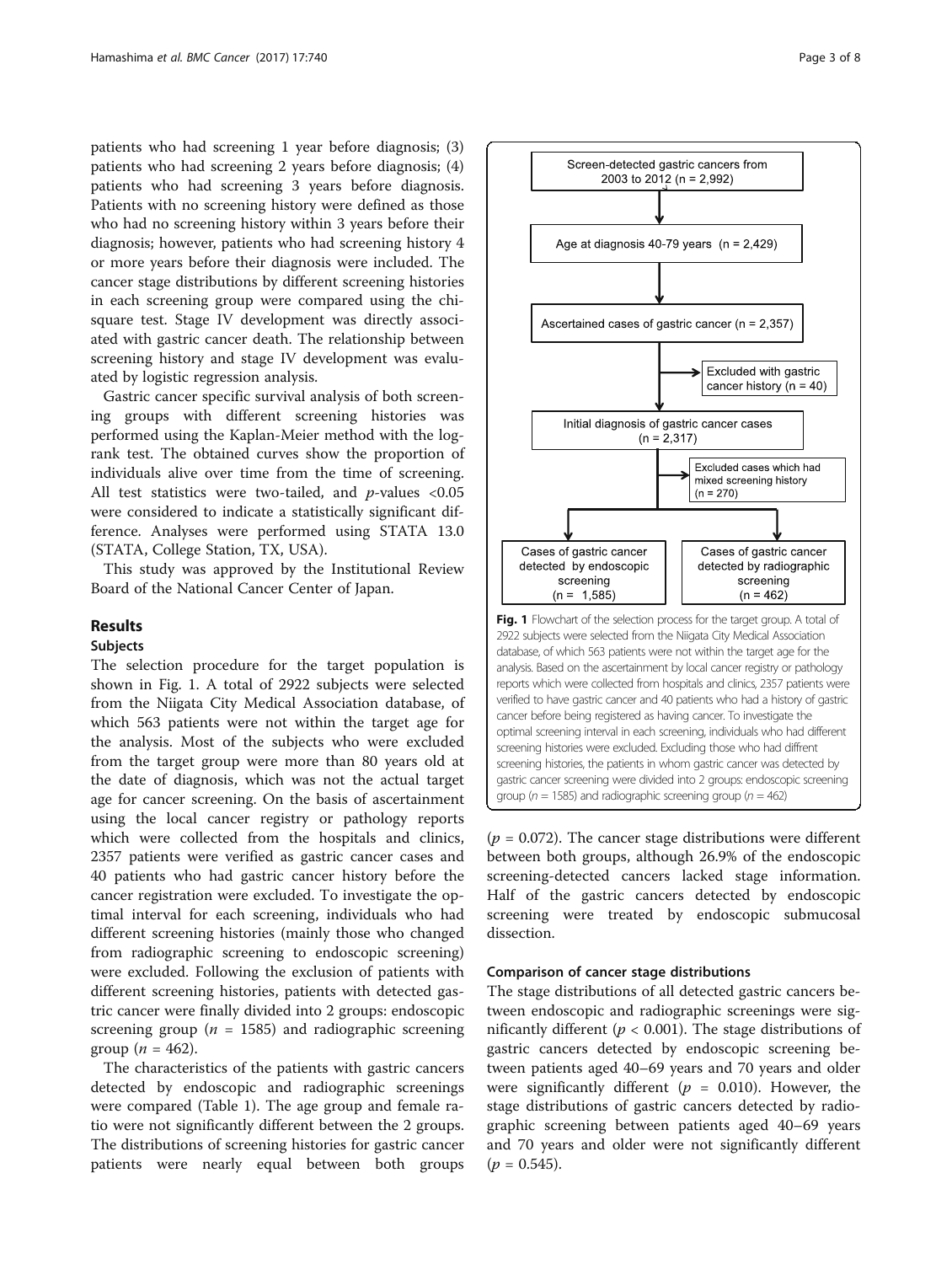<span id="page-3-0"></span>

| Table 1 Characteristics of gastric cancer patients and their |
|--------------------------------------------------------------|
| gastric cancers detected by endoscopic and radiographic      |
| screenings                                                   |

| Screening method                    | Endoscopic<br>screening |      | Radiographic<br>screening |      | $p$ -value |
|-------------------------------------|-------------------------|------|---------------------------|------|------------|
|                                     | Number                  | (% ) | Number                    | (% ) |            |
| Total number                        | 1585                    |      | 462                       |      |            |
| Sex                                 |                         |      |                           |      |            |
| Men                                 | 1097                    | 69.2 | 322                       | 69.7 | 0.842      |
| Women                               | 488                     | 30.8 | 140                       | 30.3 |            |
| Age group                           |                         |      |                           |      |            |
| 40-49 years                         | 3                       | 0.2  | 1                         | 0.2  |            |
| 50-59 years                         | 69                      | 4.4  | 20                        | 4.3  | 0.647      |
| 60-69 years                         | 614                     | 38.7 | 164                       | 35.5 |            |
| 70-79 years                         | 899                     | 56.7 | 277                       | 60.0 |            |
| Screening history <sup>a</sup>      |                         |      |                           |      |            |
| No screening history                | 688                     | 43.4 | 169                       | 36.6 |            |
| Screening 1 year before             | 715                     | 45.1 | 231                       | 50.0 | 0.072      |
| Screening 2 years before            | 127                     | 8.0  | 44                        | 9.5  |            |
| Screening 3 years before            | 55                      | 3.5  | 18                        | 3.9  |            |
| Stage                               |                         |      |                           |      |            |
| Stage I                             | 944                     | 59.6 | 284                       | 61.5 |            |
| Stage II                            | 66                      | 4.2  | 45                        | 9.7  |            |
| Stage III                           | 48                      | 3.0  | 32                        | 6.9  | < 0.001    |
| Stage IV                            | 50                      | 3.2  | 31                        | 6.7  |            |
| Unknown                             | 427                     | 26.9 | 70                        | 15.2 |            |
| Pathology                           |                         |      |                           |      |            |
| Intestine                           | 1436                    | 90.6 | 414                       | 89.6 |            |
| Diffuse                             | 115                     | 7.3  | 34                        | 7.4  | 0.719      |
| Others                              | 13                      | 0.8  | 6                         | 1.3  |            |
| Unknown                             | 21                      | 1.3  | 8                         | 1.7  |            |
| Treatment                           |                         |      |                           |      |            |
| Endoscopic submucosal<br>dissection | 793                     | 50.0 | 127                       | 27.5 |            |
| Surgery                             | 703                     | 44.4 | 293                       | 63.4 | < 0.001    |
| Others                              | 61                      | 3.8  | 28                        | 6.1  |            |
| Unknown                             | 28                      | 1.8  | 14                        | 3.0  |            |

<sup>a</sup>Screening history was limited to the same method of which gastric cancer was diagnosed

In endoscopic screening, the stage distribution of the detected gastric cancers was significantly different among the different screening histories (Fig. [2a](#page-4-0),  $p \sim 0.001$ ). More than 20% of the patients lacked cancer stage information in all the groups. In the first screening, the proportion of stage I was 61.0% and that of stage IV was 6.3%. The proportion of stage IV was not significantly different between patients who had endoscopic screening 1 year before

diagnosis and patients who had endoscopic screening 2 years before diagnosis. In the patients who had endoscopic screening 3 years before diagnosis, the proportion of stage IV was 1.8%.

In radiographic screening, the stage distributions of the detected gastric cancers was not significantly different among the various screening histories (Fig. [2b](#page-4-0),  $I = 0.463$ ), and the proportion of stage I was 55.6% and that of stage IV was 8.9% in the patients without screening history. The proportion of stage IV was higher in patients who had radiographic screening 2 years before diagnosis than in patients without screening history.

In the patients with endoscopy-diagnosed cancer, although stage IV development was associated with no screening history (odds ratio = 9.575,  $p < 0.001$ ), there were no differences between having screening history 2 and 3 years before diagnosis (Table [2\)](#page-5-0). On the other hand, in the patients with radiographic screeningdiagnosed cancer, any association with screening history could not be found.

#### Comparison of survival rates

As information regarding the stage of the detected gastric cancer was lacking, the survival rates among different screening histories were compared. The mean follow-up period was  $67.6 \pm 0.7$  months (95% CI: 66.2– 69.1). The 5-year survival rate of the patients with gastric cancer detected by endoscopic screening at 95.1 ± 0.5% (95%CI: 93.9–96.0) was significantly different from the 5-year survival rate of patients with gastric cancer detected by radiographic screening at  $91.3 \pm 0.1\%$ (95% CI: 88.1–93.6) ( $p = 0.005$ ). In patients without screening history, the survival rates were not significantly different between the endoscopic screening group and the radiographic screening group ( $p = 0.1331$ ).

In the endoscopic screening group, the survival rates were significantly different among the 4 groups divided by screening history (Fig. [3a](#page-6-0),  $p < 0.001$ ). The 5-year survival rates among the 4 groups were follows: patients without screening history =  $92.1 \pm 0.1\%$  (95% CI: 89.7– 94.0); patients who had endoscopic screening 1 year before diagnosis = 98.1 ± 0.6% (95% CI: 96.6–98.9); patients who had endoscopic screening 2 years before diagnosis =  $97.2 \pm 1.6\%$  (95% CI: 91.4–99.1); patients who had endoscopic screening 3 years before diagnosis = 92.6 ± 0.4% (95% CI: 81.4–97.2). The survival rates were not significantly different between patients with endoscopic screening 1 and 2 years previously ( $p = 0.7763$ ). The survival rates were significantly higher in patients with endoscopic screening history 1 and 2 years before diagnosis than in patients without screening history ( $p < 0.001$ ), and in patients with endoscopic screening 3 years before diagnosis  $(P<0.0069)$ .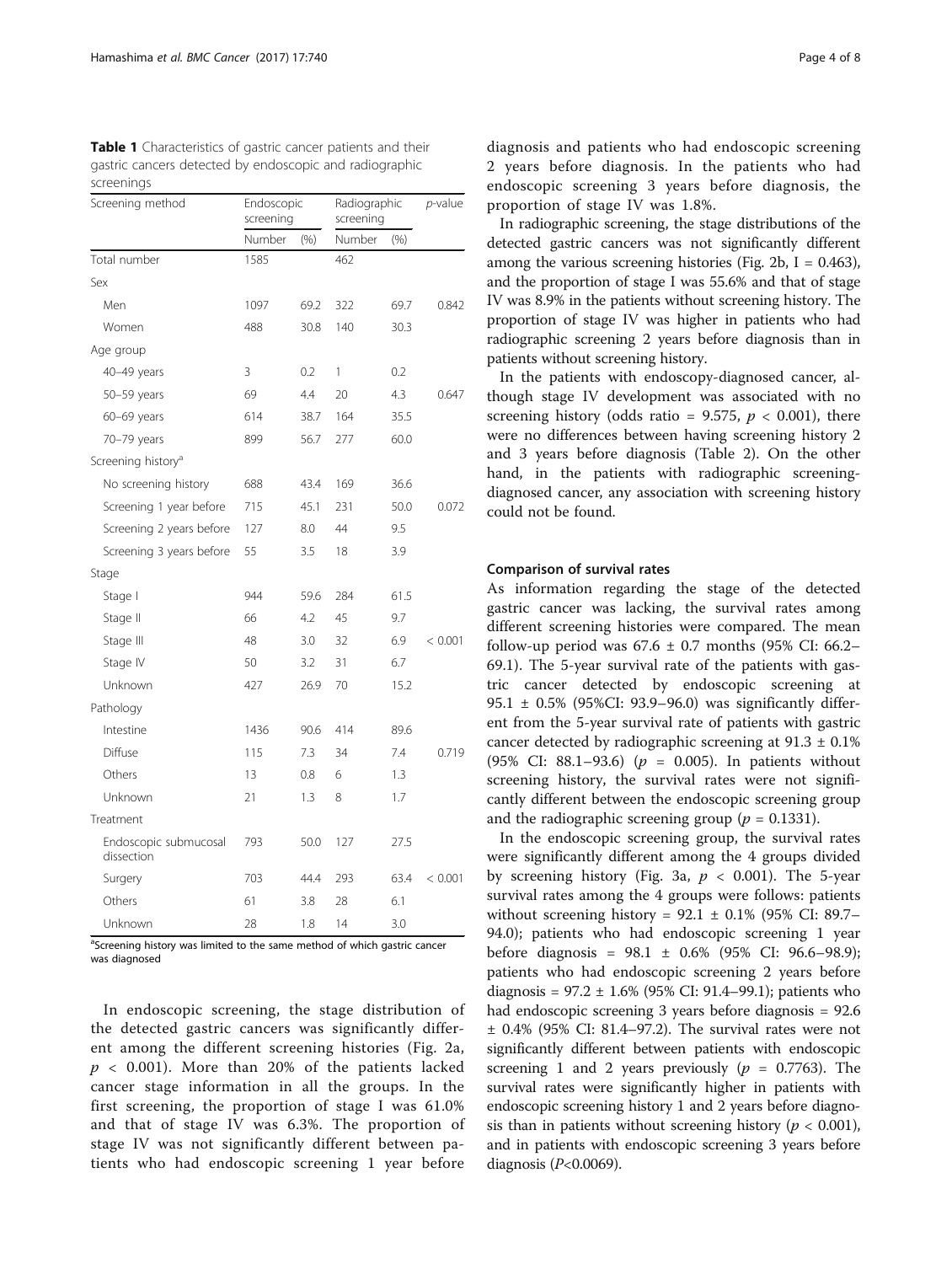<span id="page-4-0"></span>

before diagnosis. Screening history was limited to the same method of which gastric cancer was diagnosed. **a** Stage distributions of gastric cancer detected by endoscopic screening. **b** Stage distributions of gastric cancer detected by radiographic screening

In the radiographic screening group, the survival rates differed but not significantly among the 4 groups divided by screening history (Fig. [3b,](#page-6-0)  $p = 0.2940$ ). The 5-year survival rates in the 4 groups were follows: patients without screening history =  $87.6 \pm 2.7\%$  (95% CI: 81.0– 92.0); patients who had radiographic screening 1 year before diagnosis = 93.0 ± 1.7% (95% CI: 88.7–95.8); patients who had radiographic screening 2 years before diagnosis =  $95.1 \pm 3.4\%$  (95% CI: 91.4–99.1); and patients who had radiographic screening 3 years before diagnosis =  $92.9 \pm 6.9\%$  (95% CI: 59.1–99.0).

#### **Discussion**

The effectiveness of endoscopic screening for gastric cancer has been increasingly reported in case-control and cohort studies in Korea, China, and Japan [[15](#page-7-0)–[18](#page-7-0)]. However, before introducing endoscopic screening in communities, the optimal screening interval must be defined to minimize harms and promote equal access to endoscopic screening for gastric cancer. Radiographic screening for gastric cancer has been performed since 1983 in Japan, and the screening interval has been defined annually [\[12](#page-7-0)]. In radiographic screening, the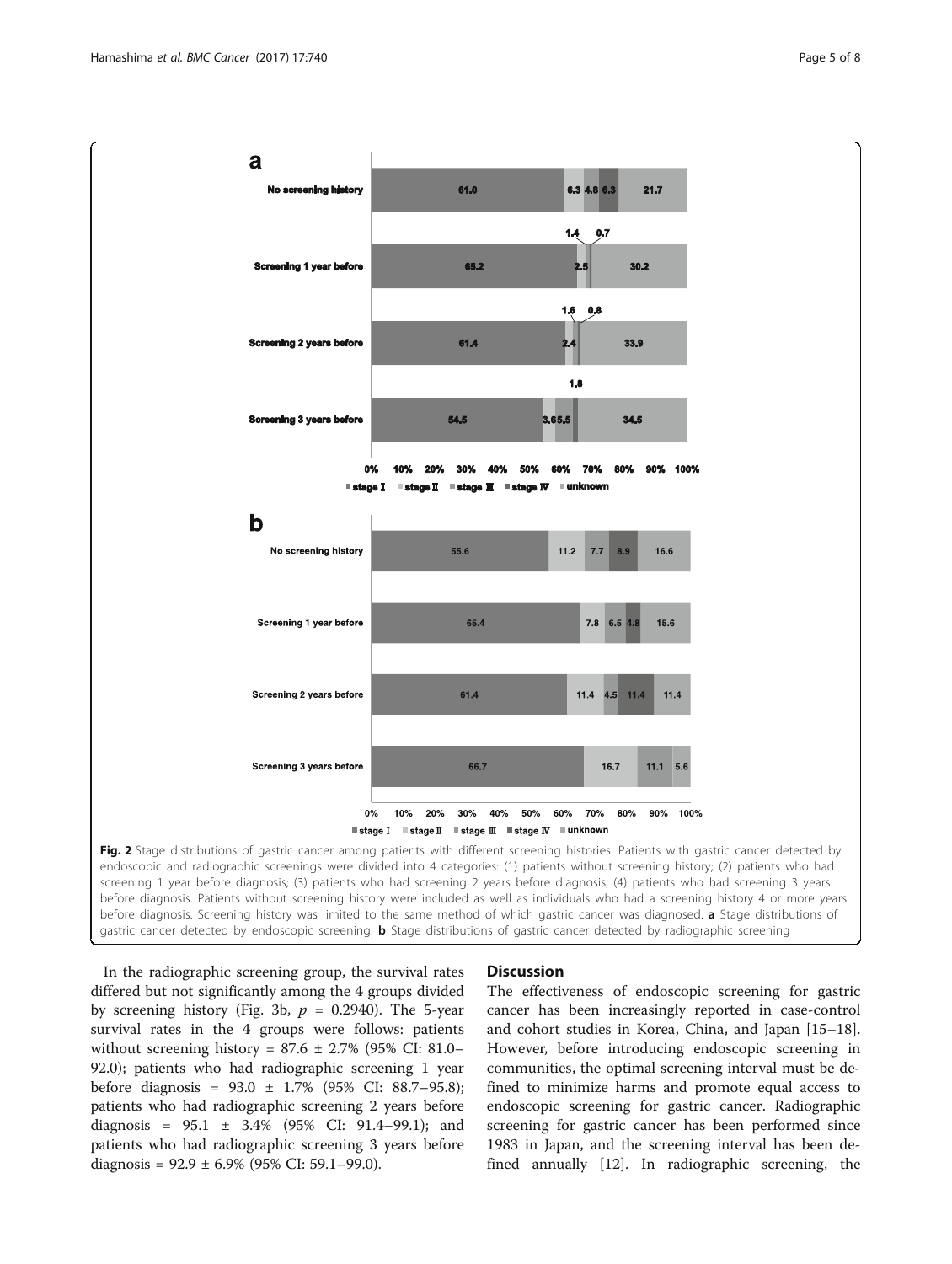|                          | $\sim$     |                      |            |            |                        |            |  |  |  |
|--------------------------|------------|----------------------|------------|------------|------------------------|------------|--|--|--|
|                          |            | Endoscopic screening |            |            | Radiographic screening |            |  |  |  |
|                          | Odds ratio | 95% CI               | $p$ -value | Odds ratio | 95% CI                 | $p$ -value |  |  |  |
| Sex                      |            |                      |            |            |                        |            |  |  |  |
| Men                      |            |                      |            |            |                        |            |  |  |  |
| Women                    | 0.867      | 0.459-1.635          | 0.659      | 0.228      | 0.068-0.770            | 0.017      |  |  |  |
| Age                      | 1.004      | 0.959-1.051          | 0.875      | 1.004      | $0.940 - 1.072$        | 0.904      |  |  |  |
| Screening history        |            |                      |            |            |                        |            |  |  |  |
| Screening 1 year before  |            |                      |            |            |                        |            |  |  |  |
| Screening 2 years before | 1.139      | 0.132-9.835          | 0.906      | 2.816      | 0.909-8.717            | 0.073      |  |  |  |
| Screening 3 years before | 2.613      | $0.300 - 22.773$     | 0.385      | -          |                        |            |  |  |  |
| No screening history     | 9.575      | 3.739-24.517         | < 0.001    | 2.164      | 0.942-4.971            | 0.069      |  |  |  |

<span id="page-5-0"></span>Table 2 Odds ratios for stage IV development by logistic regression analysis

<sup>a</sup>Screening history was limited to the same method of which gastric cancer was diagnosed

proportion of stage I was higher in patients who had screening 2 years before diagnosis than in patients who had no screening history. However, the survival rates of patients were similar regardless of the screening interval history among the patients whose gastric cancer was detected by radiographic screening. Based on the present results, the interval of radiographic screening cannot be easily expanded.

On the other hand, in endoscopic screening-detected cancers, the proportion of stage IV was lower in patients who had endoscopic screening 1 year or 2 years before diagnosis than in patients who had no screening history. The survival rates of patients who had endoscopic screening were also higher, and the rates were nearly equal between patients who had screening history 1 year versus 2 years before diagnosis. Stage IV development was strongly related to endoscopic screening history. The difference in the survival rates between the endoscopic and radiographic screening is caused by the significant difference in the stage distribution of the detected gastric cancer and the different treatment methods used by each screening methods. These results suggest that the interval of endoscopic screening for gastric cancer can be expanded to at least 2 years.

Previous studies conducted in Korea have concluded that the interval of endoscopic screening could be expanded to 2–3 years based on the stage distributions of the detected cancers and the previous endoscopic examinations [\[19](#page-7-0)–[21\]](#page-7-0). In a nested case-control study conducted under a Korean national program, reduction in gastric cancer mortality could be confirmed even if the patients were screened only once within 4 years or more after the diagnosis of gastric cancer for case groups [\[16](#page-7-0)]. To define the screening interval, the natural history of gastric cancer should also be considered. In Eastern Asian countries, several studies and case reports have reported the natural history of gastric cancer based on a long-term follow-up [[22](#page-7-0)–[26](#page-7-0)]. Tsukuma et al. described

the natural history of early-stage gastric cancer, and its mean duration of progression was 44 months from the early-stage to progress to the advanced stage [\[23\]](#page-7-0). The survival rates of patients with interval cancer of annual endoscopic screenings were nearly equal to the survival rates of patients with cancer detected by annual endoscopic screening [\[27](#page-7-0)]. These results indicate that it may be permissible to expand the endoscopic screening interval of gastric cancer from 1 year to 2 years or more.

The optimal interval for endoscopic screening of gastric cancer should be clearly defined to avoid unnecessary harms and decrease total number of examinations [[28\]](#page-7-0). The value of cancer screening is determined by the difference of benefits and harms. As the intensity of cancer screening increases, the benefits of cancer screening rapidly increase. However, if the intensity of cancer screening increases beyond an optimal level, the harms and costs increase rapidly but not the benefits, decreasing the value of care [[29\]](#page-7-0). Endoscopic screening also has harms such as false-negative results, falsepositive results, compliments, development of infection, and overdiganosis [[5\]](#page-7-0). As the upper age limit for endoscopic screening has not been defined in Japan, the target age should also be investigated to reduce harms and obtain the maximum screening effectiveness.

The present study has several limitations. Firstly, participation in radiographic screening has decreased nationwide in Japan, and this trend has also been observed in Niigata City. Therefore, patients with gastric cancer as detected by radiographic screening were limited in this study and the optimal screening interval could not be specifically defined for radiographic screening. Secondly, as the number of patients who had cancer screening 4 years or more before diagnosis was not sufficient, comparisons of the cancer stage distributions and patient survival rates were not adequate. Thirdly, the pathology of the detected cancers was mainly the intestinal type and their proportion was higher than the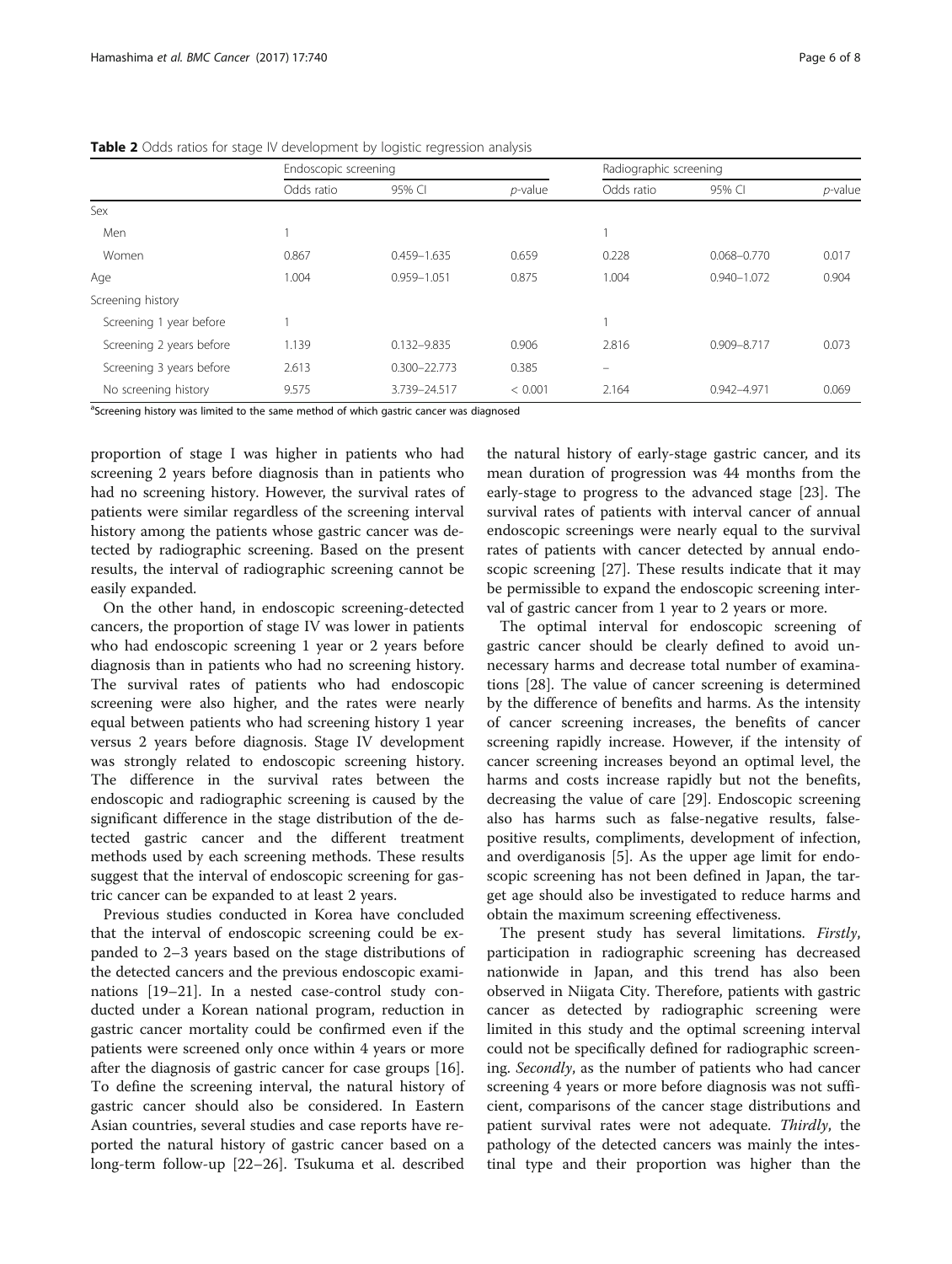<span id="page-6-0"></span>

a Survival rates of gastric cancer detected by endoscopic screening. The 5-year survival rates among the 4 groups were follows: patients without screening history =  $92.1 \pm 0.1\%$  (95% CI: 89.7–94.0); patients who had endoscopic screening 1 year before diagnosis =  $98.1 \pm 0.6$ % (95% CI: 96.6–98.9); patients who had endoscopic screening 2 years before diagnosis =  $97.2 \pm 1.6$ % (95% CI: 91.4–99.1); patients who had endoscopic screening 3 years before diagnosis =  $92.6 \pm 0.4\%$  (95% CI: 81.4–97.2). **b** Survival rates of gastric cancer detected by radiographic screening. The 5-year survival rates in the 4 groups were follows: patients without screening history =  $87.6 \pm 2.7\%$  (95% CI: 81.0–92.0); patients who had radiographic screening 1 year before diagnosis =  $93.0 \pm 1.7$ % (95% CI: 88.7–95.8); patients who had radiographic screening 2 years before diagnosis =  $95.1 \pm 3.4\%$  (95%CI: 91.4–99.1); and patients who had radiographic screening 3 years before diagnosis =  $92.9 \pm 6.9\%$ 

(95% CI: 59.1–99.0)

proportion of other types of detected cancers in other cities. Most of the patients in whom cancer was detected by gastric cancer screening were aged 60 years and above. In addition, data regarding a serious status appear

to be lacking from the Niigata City Medical Association database. Fourthly, information regarding patients' background and lifestyle was insufficient. Endoscopic examination has been commonly performed regardless of symptoms and has become commonly used as opportunistic screening. However, information as to whether or not the patients participated in opportunistic screenings remains lacking. People who are visiting their family physician have many opportunities to be screened. As these people have diseases that have been treated, they might constitute a high risk group for developing gastric cancer. However, this assumption could not be verified because of insufficient background information. Finally, information regarding Helicobacter pylori infection in the patients was unclear. Although the International Agency for Research on Cancer recommended the establishment of H. pylori screening and eradication programs in countries with a high incidence of gastric cancer, taking the local context into consideration is needed when it is introduced [[30](#page-7-0)]. Notably, progression to gastric cancer differed according to the background of H. pylori infection and atrophy [\[31\]](#page-7-0). When risk assessment is combined with endoscopic screening, the screening interval may be further expanded for the low-risk group of gastric cancer. Further study is required on how to include risk assessment in gastric cancer screening.

## Conclusion

The interval of endoscopic screening for gastric cancer can be expanded to at least 2 years based on the stage distributions of the detected cancers and the patient survival rates. Further study regarding the optimal interval of endoscopic screening and the target age group in gastric cancer screening in Japan is warranted.

#### Abbreviations

CI: Confidence interval; H. pylori: Helicobacter pylori

#### Acknowledgements

We thank the Niigata Cancer Registry office, the local governments of Niigata City, and the Niigata City Medical Association for their cooperation with the study. We are grateful to Dr. Edward F. Barroga [\(http://orcid.org/](http://orcid.org/0000-0002-8920-2607) [0000-0002-8920-2607\)](http://orcid.org/0000-0002-8920-2607) for the editorial review of the manuscript. We appreciate Ms. Etsuko Tanada, Ms. Kanoko Matsushima, Ms. Junko Asai, and Ms. Ikuko Tominaga for research assistance.

#### Funding

This study was supported by the Japan Agency of Medical Research and Development Tokyo, Japan (Grant number: 16,817,317). The funder had no role in the conceptualization of the study design, data collection and analysis, decision to publish, or preparation of the manuscript.

#### Availability of data and materials

We obtained data from the Niigata City Medical Association database. As these data included personal information, the Niigata City government only allowed their limited use specifically for evaluation studies on gastric cancer screening. Dataset cannot also be made available in public. The data analyzed in this study are kept by the Niigata City Medical Association (3–3-1 Shichikuyama Chuo-ku, Niigata 950–0914, Japan). Procedures for applying for access to these data are available at the following web-site: Niigata City